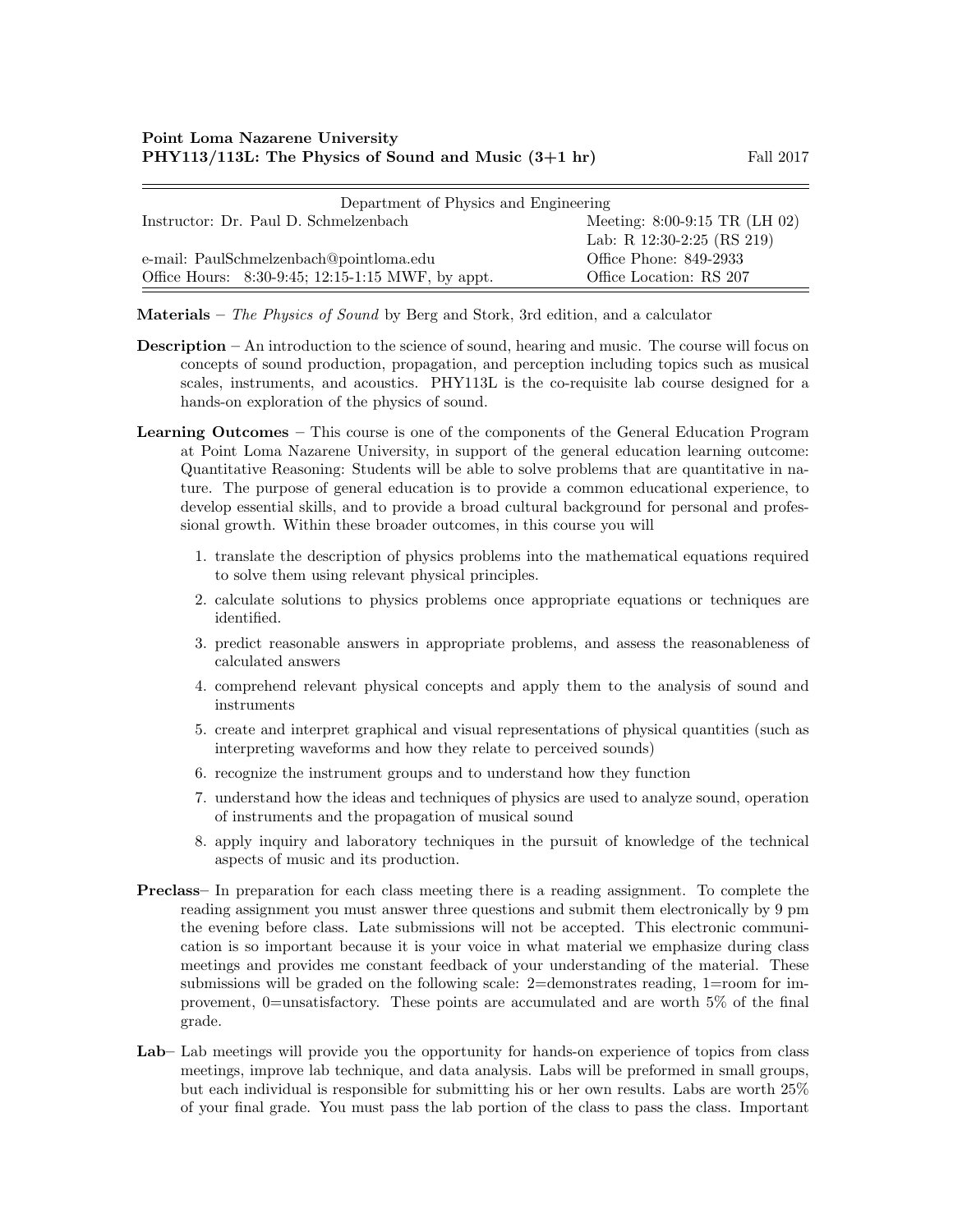note: You earn the same letter grade in both PHY113 and PHY113L. The credit you earn in lab is one component of calculating this overall grade. Labs cannot be made up, unless discussed and arrangements made with the professor before the lab.

- Homework– Most weeks there will be homework due, homework is worth 20% of your final grade. Practicing working problems is critical to your success in the class. Late homework will not be accepted unless their is a documented emergency.
- Exams– Three examinations will be given during the semester on Sept. 28, Oct. 26 and Nov. 21. The final examination is on Thursday, Dec. 14 at 7:30 am. Exams will be closed book, but a sheet of formulas will be provided to you to use during your exam along with the use of your calculator. Partial credit will be given for correct reasoning at any step of a problem, but only if it is communicated clearly enough for me to understand. For problems that call for a solution or explanation, no credit will be given for an answer alone; the method or reasoning must also be shown. Exams cannot be made up, unless under extreme circumstances discussed and arrangements made with the professor before the exam.

 $| A | 100 - 91.0$ 

| <b>Final Grades</b> $-$ The grade you earn in this course is based on the scale | $A-$  | $91.0 - 89.5$   |
|---------------------------------------------------------------------------------|-------|-----------------|
| shown to the right. The points you receive during the course are                | $B+$  | $89.5 - 87.5$   |
| weighted accordingly:                                                           | B     | $87.5 - 81.0$   |
|                                                                                 | $B -$ | $81.0 - 79.5$   |
| $-$ Preclass: $5\%$                                                             |       | $79.5$ - $77.5$ |
| $-$ Homework/Activities: 20%                                                    | C     | $77.5 - 71.0$   |
| $-$ Lab: 25%                                                                    | $C-$  | $71.0 - 69.5$   |
| $-$ Tests (3): 30\%                                                             | $D+$  | $69.5 - 67.5$   |
| $-$ Final Exam: $20\%$                                                          |       | $67.0 - 61.0$   |
|                                                                                 |       | $61.0 - 57.0$   |

University Mission: Point Loma Nazarene University exists to provide higher education in a vital Christian community where minds are engaged and challenged, character is modeled and formed, and service is an expression of faith. Being of Wesleyan heritage, we strive to be a learning community where grace is foundational, truth is pursued, and holiness is a way of life.

Department Mission: Within this broader mission, the Physics and Engineering Department at PLNU provides strong programs of study in the fields of Physics and Engineering. Our students are well prepared for graduate studies and careers in scientific and engineering fields. We emphasize a collaborative learning environment which allows students to thrive academically, build personal confidence, and develop interpersonal skills. We provide a Christian environment for students to learn values and judgment, and pursue integration of modern scientific knowledge and Christian faith.

- Attendance– Attendance is expected at each class session. In the event of an absence you are responsible for the material covered in class and the assignments given that day. Regular and punctual attendance at all classes is considered essential to optimum academic achievement. If the student is absent from more than 10 percent of class meetings, the faculty member can file a written report which may result in de-enrollment. If the absences exceed 20 percent, the student may be de-enrolled without notice until the university drop date or, after that date, receive the appropriate grade for their work and participation. See [http://catalog.pointloma.edu/content.php?catoid=24&navoid=1581#Class Attendance](http://catalog.pointloma.edu/content.php?catoid=24&navoid=1581) in the Undergraduate Academic Catalog.
- Academic Honesty Students should demonstrate academic honesty by doing original work and by giving appropriate credit to the ideas of others. Academic dishonesty is the act of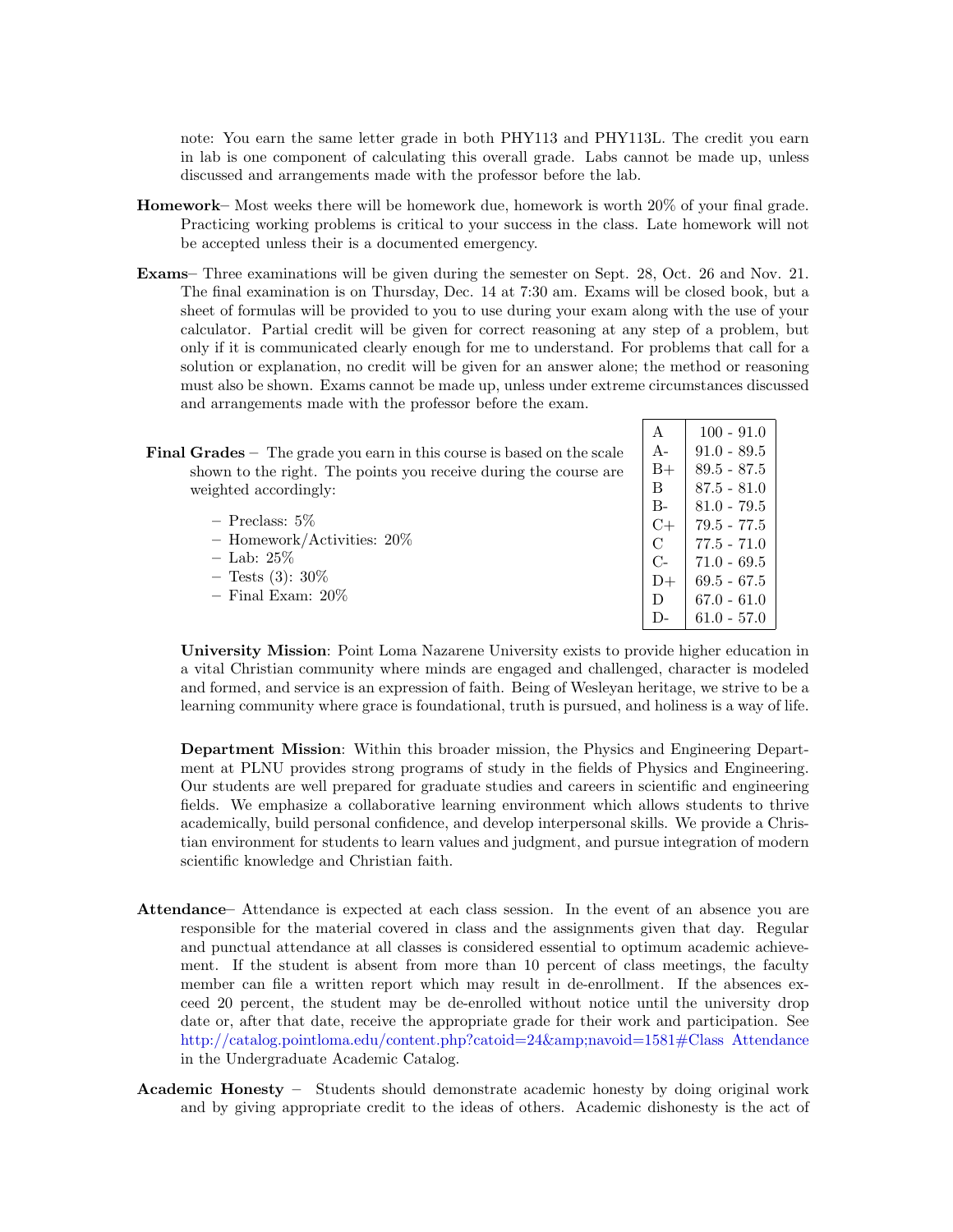presenting information, ideas, and/or concepts as one's own when in reality they are the results of another person's creativity and effort. A faculty member who believes a situation involving academic dishonesty has been detected may assign a failing grade for that assignment or examination, or, depending on the seriousness of the offense, for the course. Faculty should follow and students may appeal using the procedure in the university Catalog. See [http://catalog.pointloma.edu/content.php?catoid=24&navoid=1581#Academic Honesty](http://catalog.pointloma.edu/content.php?catoid=24&navoid=1581) for definitions of kinds of academic dishonesty and for further policy information.

- Academic Accommodations –If you have a diagnosed disability, please contact PLNU's Disability Resource Center (DRC) within the first two weeks of class to demonstrate need and to register for accommodation by phone at 619-849-2486 or by e-mail at DRC@pointloma.edu. See Disability Resource Center for additional information. For more details see the PLNU catalog: [http://catalog.pointloma.edu/content.php?catoid=24&navoid=1581#Academic Accom](http://catalog.pointloma.edu/content.php?catoid=24&navoid=1581)[modations.](http://catalog.pointloma.edu/content.php?catoid=24&navoid=1581) Students with learning disabilities who may need accommodations should discuss options with the instructor during the first two weeks of class.
- **Class Enrollment** It is the student's responsibility to maintain his/her class schedule. Should the need arise to drop this course (personal emergencies, poor performance, etc.), the student has the responsibility to follow through (provided the drop date meets the stated calendar deadline established by the university), not the instructor. Simply ceasing to attend this course or failing to follow through to arrange for a change of registration (drop/add) may easily result in a grade of F on the official transcript.
- **Credit Hour** In the interest of providing sufficient time to accomplish the stated course learning outcomes, this class meets the PLNU credit hour policy for a 4 unit class delivered over 16 weeks. Specific details about how the class meets the credit hour requirements can be provided upon request.
- Final Exam The final exam date and time is set by the university at the beginning of the semester and may not be changed by the instructor. This schedule can be found on the university website and in th course calendar. No requests for early examinations will be approved. Only in the case that a student is required to take three exams during the same day of finals week, is an instructor authorized to consider changing the exam date and time for that particular student.
- Copyright Protected Materials Point Loma Nazarene University, as a non-profit educational institution, is entitled by law to use materials protected by the US Copyright Act for classroom education. Any use of those materials outside the class may violate the law.